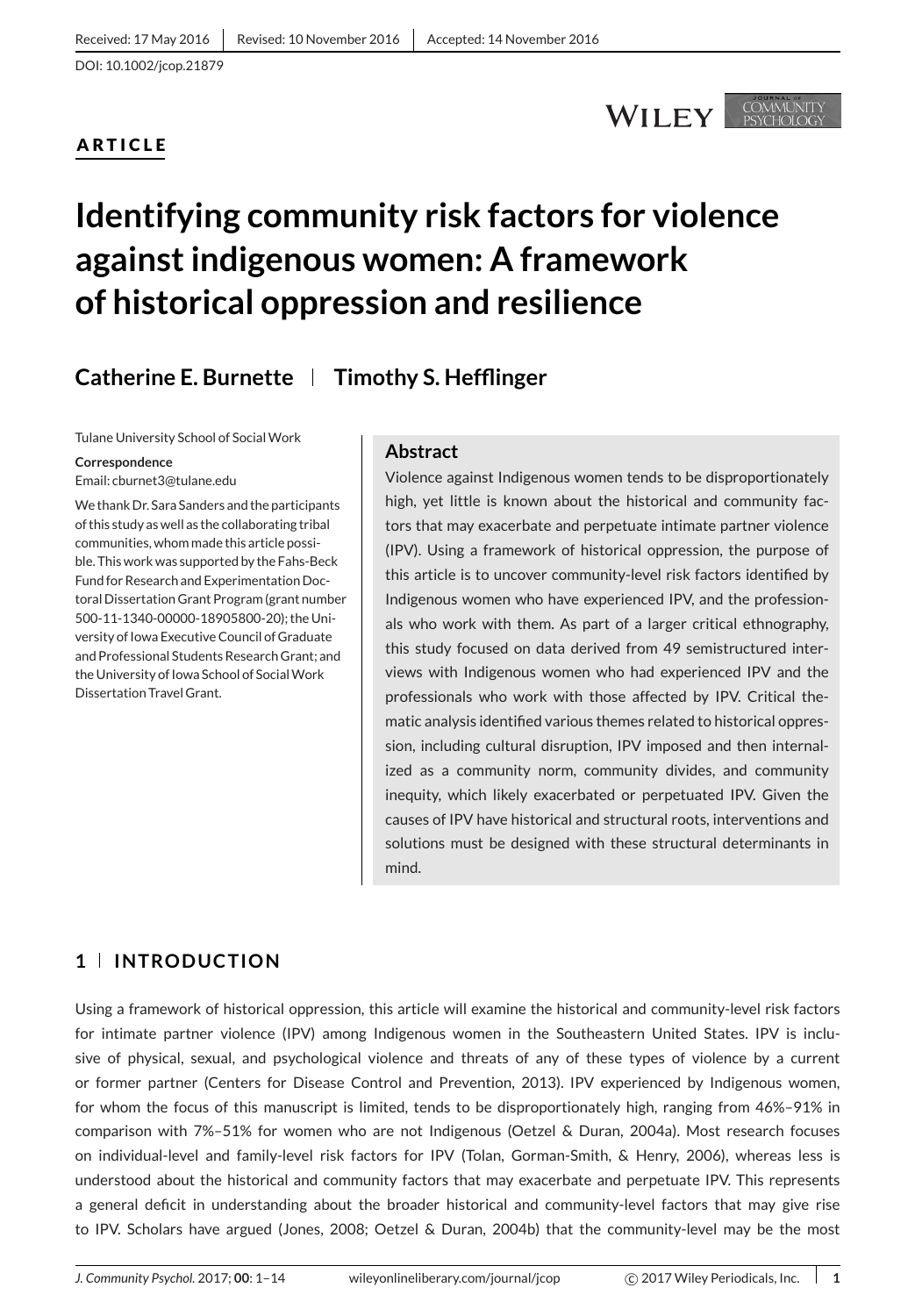appropriate place, not only to respond to IPV in Indigenous communities but also to prevent it from occurring in the first place.

Despite the rate of physical violence against Indigenous women approaching two times (1.7 times) the rate for non-HispanicWhites (Breiding et al., 2014), violence against Indigenous women represents a complete reversal in the traditional status and treatment of Indigenous women (Weaver, 2009). Indigenous women are thought to have historically held respected and even sacred statuses, and violence against such esteemed women is thought to have been relatively rare (Matamonasa-Bennett, 2014; Weaver, 2009). This seeming reversal in the status and treatment of Indigenous women from precolonial times indicates a historical force undermining the status of Indigenous women, warranting close scrutiny to this matter (Weaver, 2009).

To underscore the distinct colonization histories, resilience, and *survivance* (an Indigenous-specific term indicating the ingenuity, humor, strength, and resistance to colonization) in response to historical oppression (Vizenor, 2008), we limit the scope of this research to *Indigenous peoples*<sup>1</sup> of the contiguous United States. We follow Ungar's (2008) conceptualization of resilience across cultures, which indicates both universal and context/culturally specific aspects of resilience. The political status of sovereignty of the 567 federally recognized tribes and the distinct circumstances relating to colonization (Bureau of Indian Affairs, 2016) make it necessary to investigate community risk factors related to IPV experienced by Indigenous peoples separately from other ethnic minorities.

Using a framework of historical oppression, the purpose of this article is to uncover community-level risk factors identified by Indigenous women who have experienced IPV, and the professionals who work with them. Because limited research exists that focuses on community-level risk factors for IPV—both among the Indigenous and non-Indigenous populations—the next section delineates a framework of historical oppression and integrates extant research available on such risk factors.

#### **1.1 A framework of historical oppression**

In accordance with the scholarly recommendation that research on violence against Indigenous women incorporates theoretical frameworks that examine the social and historical determinants of IPV (Yuan, Belcourt-Dittloff, Schultz, Packard, & Duran, 2014), we examine IPV from a critical framework of historical oppression. A framework of historical oppression examines the intergenerational impacts of societal-level historical traumas along with disproportionally high contemporary stressors, which have a cumulative negative effect on Indigenous peoples (Burnette & Figley, 2016). The *historical traumas* experienced by Indigenous peoples have included cultural genocide, land dispossession, forced relocation, and assimilative boarding school experiences (Brave Heart & DeBruyn, 1998). In addition to historical traumas, proximal and chronic stressors disproportionately affect Indigenous peoples, such as poverty, contemporary trauma, discrimination, and the resultant social and mental distress (Burnette & Figley, 2016). Rooted in critical theory, which examines power dynamics that may cause and perpetuate inequality and oppression for people who have been marginalized (Carspecken, 1996), this framework of historical oppression has been applied to Indigenous women's experiences of IPV (Burnette, 2015a; 2015b).

An advantage of the framework of historical oppression is its focus on historically situating social problems in their structural causes, rather than inappropriately locating problems solely within the populations who tend to disproportionately experience them (Waller, 2001). The scope of this research is limited to *risk factors*that may be related to IPV. These potential risk factors may pose barriers to recovery from IPV and may perpetuate violent patterns. It should be noted that ample strengths and protective factors are also present in Indigenous communities, and attention to these factors warrants a complete and separate inquiry that is beyond the scope of this article. Our focus now turns to core concepts of historical oppression as they relate to community risk factors for IPV along with the existing research informing such factors.

<sup>1</sup> *Indigenous Peoples* describes the culturally, and geographically diverse groups who often share similarities based on common experiences arising from European Colonialism (Gray, Coates, Yellow Bird, & Hetherington, 2013).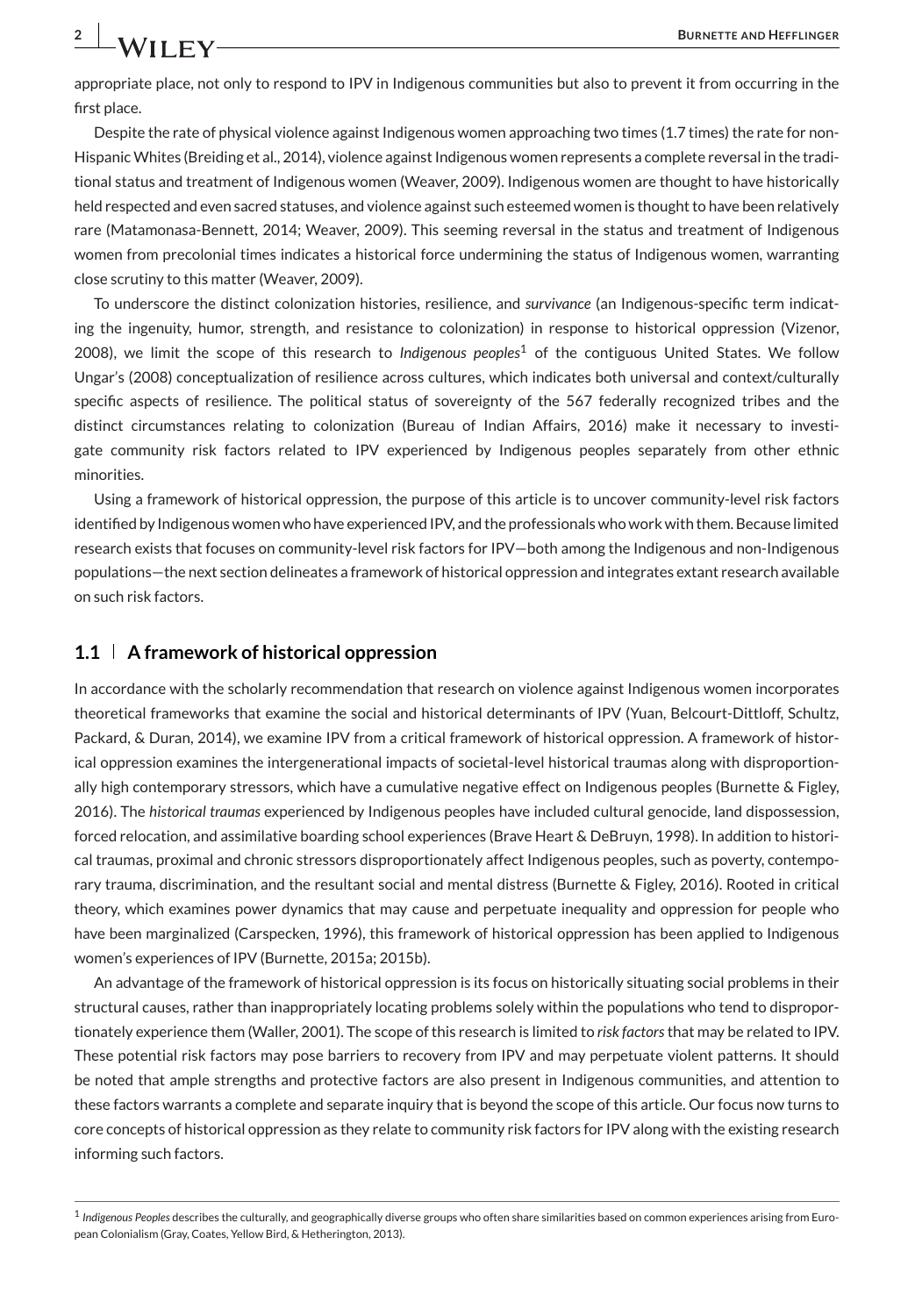#### **1.2 Historical oppression and violence against indigenous women**

Violence against Indigenous women is intricately linked with the historical oppression of colonization (Bubar & Thurman, 2004). Colonization has imposed patriarchal beliefs onto Indigenous societies, many of which were matrilineal and female-centered; patriarchal beliefs have dehumanized women and increased the risk for violent victimization (Bubar & Thurman, 2004; Matamonasa-Bennett, 2014; Weaver, 2009). Researchers have argued that displacement from ancestral lands, boarding school experiences, and the degradation of traditional spiritual practices are all risk factors for IPV and sexual assault (Mceachern, Winkle, & Steiner, 1998). However, this oppression has continued to persist into contemporary times. As Garrett et al. (2014) summarize: "From both a historical and contemporary perspective, oppression is and continues to be a very real experience for Native people" (p. 477).

Weaver (2009) asserts that colonization weakened the harmonizing and egalitarian gender roles of Indigenous peoples, which naturally protected Indigenous women. Researchers also note that disparagement of Indigenous women by their partners was not historically common, because the complementarity of gender roles tended to promote shared appreciation for each other's efforts (Hamby, 2000). Indeed, before European colonization, IPV was thought to be a rare occurrence in Indigenous communities, and perpetrators were thought to be severely sanctioned, banished, or were stripped of important roles (Matamonasa-Bennett, 2014); gender roles have been described as complimentary and flexible, in contrast to the patriarchal and rigid European American gender roles introduced through colonization (Matamonasa-Bennett, 2014).

Concepts of historical oppression are consistent with feminist perspectives on violence, emphasizing patriarchal social structures, the normalization of male aggression, and rigid gender roles as underlying causes of IPV (Matamonasa-Bennett, 2014). Patriarchal gender roles have been found to be risk factors for IPV among the general population. In fact, in a meta-analytic review of 85 studies, holding what was described as "traditional" (i.e., patriarchal) gender role ideology was found to be a risk factor for IPV (Stith, Smith, Penn, Ward, & Tritt, 2004). Violence has been described as being embedded in the fabric of Western societies, as prominent religious leaders, English Common law, and the Catholic Church instructed husbands in patriarchal societies to punish, beat, and frighten women who were thought to disobey (Murray, 1998). Relatedly, Freire (2000) explained: "The oppressor [has] a strongly possessive consciousness—possessive of the world and of men and women" (p. 58).

A framework of historical oppression explicates how Indigenous belief systems have been disrupted and changed by colonization (Burnette, 2015a). Freire (2000) describes colonial tactics, which have been applied to a context of violence against Indigenous women (Burnette, 2015a). These tactics include (a) Conquest (i.e., imposing patriarchal and dehumanizing belief systems about women); (b) Cultural invasion (i.e., disrupting cultural patterns, stability and cohesion); (c) Dividing and ruling (i.e., introducing adversarial relationships in Indigenous communities, families, and intimate partnerships); and (d) Manipulation (i.e., using weakness and insecurity to benefit the oppressor).

Religious institutions are a major social force, which have provided comfort while simultaneously introducing patriarchal values onto Indigenous communities. In Jervis' (2009) study investigating trauma related to the postcolonial status of 44 Indigenous peoples' residing in the Northern Plains, spirituality and religion were found to be a primary way to reconnect with Indigenous culture for many tribal members. Paradoxically, Christianity was one of the major vehicles used by the federal government to assimilate Indigenous peoples into the dominant U.S. society (Jervis, 2009).

Among the general population, research has found that religion may be a risk factor for IPV, because it can function to keep women in abusive relationships (Sharp, 2009), and patriarchal ideologies can be used to justify abuse (Knickmeyer, Levitt, Horne, & Bayer, 2004). Some researchers have shown that religiously affiliated individuals stay in unhealthy relationships longer than do their secular counterparts (Horton & Williamson, 1988). Indeed, the stakes of keeping a marriage together have been found to be much higher for religious women (Horton & Williamson, 1988; Nason-Clark, 2004), with research indicating that victims who seek support from churches often encounter messages that they should remain submissive to their violent husbands (Beaman-Hall & Nason-Clark, 1997; Knickmeyer et al., 2004; Levitt, Swanger, & Butler, 2008). Thus, although religions may be an important source of strength for Indigenous women, the patriarchal messages proselytized by some religions can be used to justify and perpetuate violence.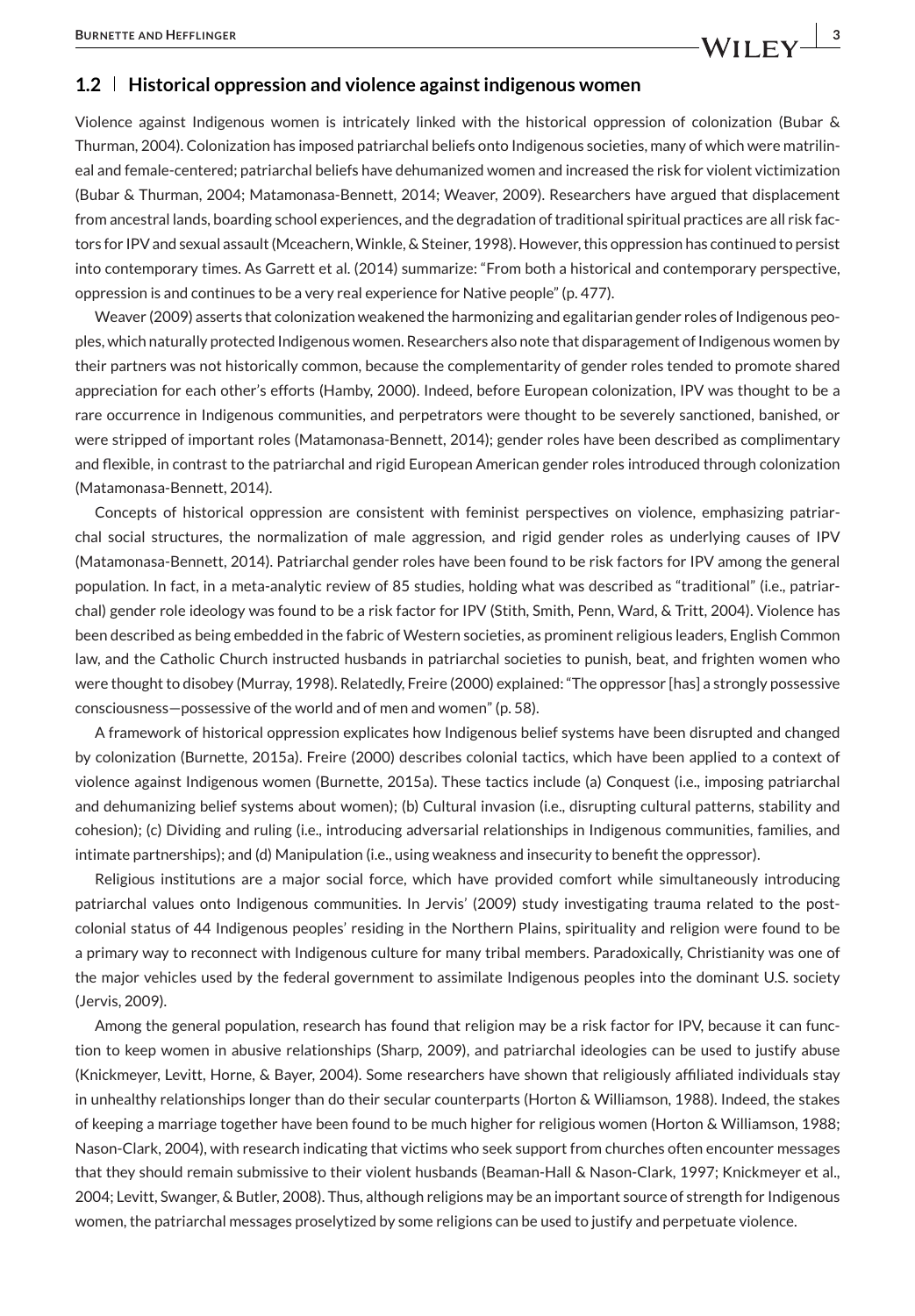One of the more damaging elements of colonization was the imposition of Western governmental and political structures onto entire Indigenous communities. Not only was this culturally disruptive, but it is also thought that in most cases the Western governmental structures replaced more egalitarian forms of governance that were prominent prior to colonization (Burnette, 2015a). An ethnographic study with 21 Indigenous adults from the Northern Plains focused on identifying the components of a healthy family and found that participants reported feeling highly discouraged by the bureaucratic processes of their tribal government (Martin & Yurkovich, 2014); they believed that the Eurocentric political processes imposed through colonization were directly eroding their traditional values, which are protective against IPV (Martin & Yurkovich, 2014). Moreover, Indigenous men in one community thought violence was a product of cultural disruption, the introduction of alcohol, and the imposition of patriarchal beliefs throughout colonization (Matamonasa-Bennett, 2014).

Not only has historical oppression been imposed into communities, such oppression has also been found to be internalized into relationships where IPV was present (Burnette, 2015b). Indeed, the patriarchal and dehumanizing tactics that characterized Indigenous women's IPV relationships (i.e., manipulation, threats, controlling, domination, using children) were strikingly similar to the colonial tactics of cultural invasion, conquest, divide and rule, and manipulation outlined by Freire (2000) (Burnette, 2015b).

Tactics of historical oppression are thought to have weakened Indigenous women's statuses in some matrilineal and female-centered Indigenous communities that have been described as historically having cultural synthesis (i.e., systematic, creative, and purposeful action to liberate its members; Freire, 2000) as well as unity and cooperation (Burnette, 2015c). Indeed, community cohesion and unity have been found to be protective against IPV (Few & Rosen, 2005). Few and Rosen (2005) described community-related protective factors buffering against IPV as including strong community support and social networks. Moreover, having a sense of community, which provides feelings of belonging, closeness, and security, has been found to be protective for adults who experienced childhood violence, buffering them against psychological distress (Greenfield & Marks, 2010). Thus, historical oppression has undermined the unity and cohesion of Indigenous communities, whose historical support networks naturally protected Indigenous women from violence.

#### **1.2.1 Internalized oppression**

One of the ways that historical oppression was transmitted to those who have been oppressed is through the process of imposition and internalization (Freire, 2000). According to Freire (2000), experiencing prolonged oppression may cause those who have experienced oppression to "internalize the oppressor" by accepting the oppressor's guidelines for behaviors and dehumanizing beliefs, even if these beliefs harm themselves and others. As noted, after being imposed, oppression may be internalized by Indigenous people, couples, and governmental bodies (Burnette, 2015a). This process naturally, and often inadvertently, happens when people experience frequent and insidious exposure to oppressive tactics and beliefs.

According to Weaver (2009), colonial subjugation has been internalized into many Indigenous communities, resulting in greater rates of IPV. The internalization of dehumanizing beliefs related to violence against Indigenous women include the patriarchal beliefs of the male role to dominate and exploit women (Burnette, 2015b). Some argue that the process of internalized oppression itself has caused the transition from mostly peaceful cultures to having high rates of violence and self-destructive behaviors (Wahab & Olson, 2004). Likewise, internalization may give rise to suboppression, when those who have experienced oppression may lash out through horizontal violence at comrades with equal or less power, such as women or children (Freire 2000). In this way, historical oppression may infiltrate whole communities and perpetuate itself with minimal external manipulation.

According to Freire (2000) chronic oppression leads people to not speak about oppression. Freire (2000) described how colonial tactics introducing dehumanizing cultural beliefs together with cultural action can either perpetuate these beliefs or transform them through liberation and cultural synthesis. Speaking up against violence and changing community norms that promote violence are important mechanisms to end IPV in Indigenous communities. Strong values of privacy and noninterference in Indigenous communities may preclude intervention when violence occurs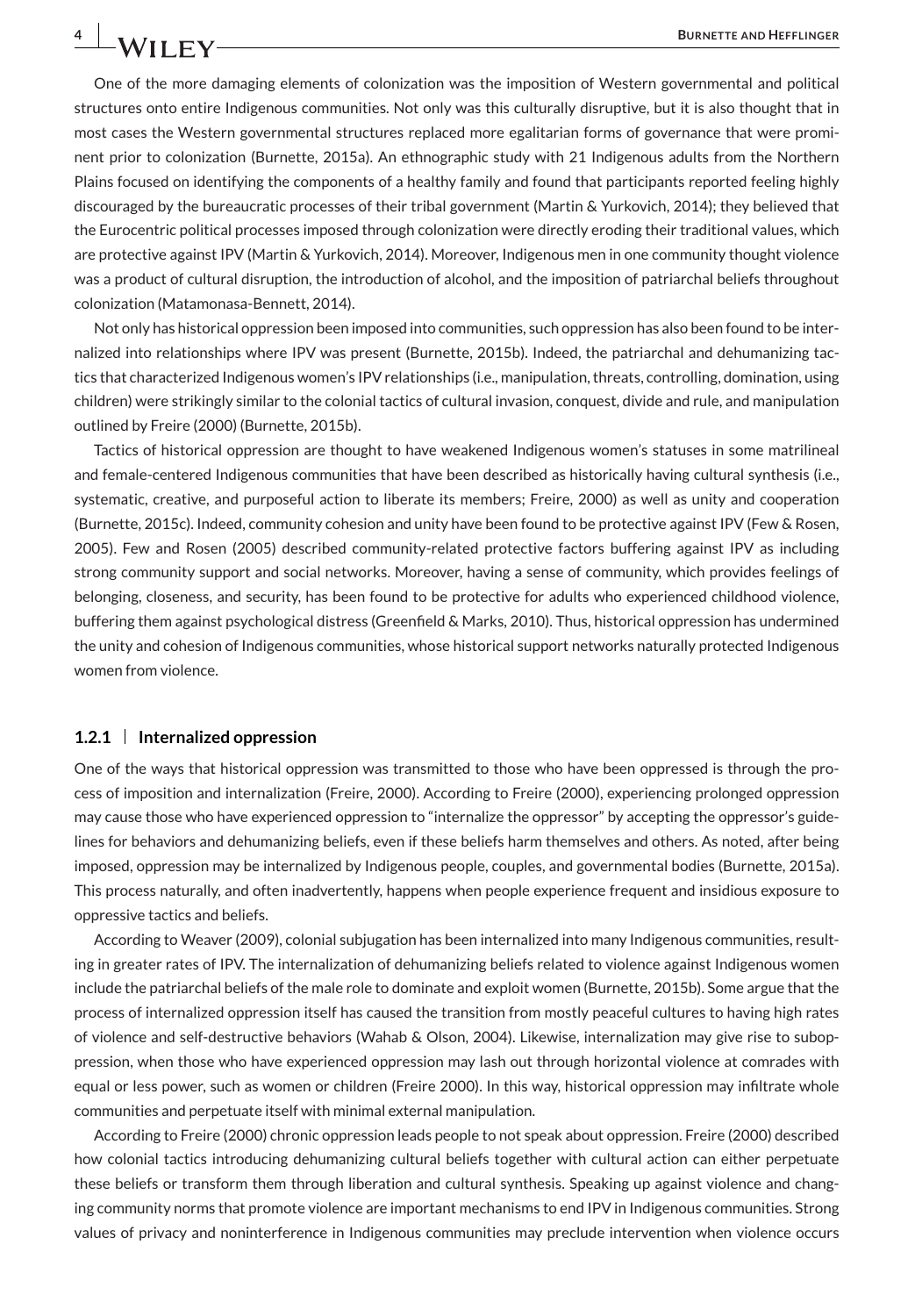in intimate partnerships (Jones, 2008). As Button (2008) wrote: "Violence that occurs behind closed doors may be reduced through the willingness of neighbors to uphold the common values of the community" (p.132). Research has shown that some Indigenous communities become more willing to discuss and respond to IPV as the magnitude of the problem increased, indicating positive social control (Hamby, 2000).

In summary, historical oppression has dramatically changed Indigenous communities and is a societal-level risk factor that may give rise to IPV (Burnette & Figley, 2016). By reversing beliefs that held women in Indigenous communities to an esteemed status and introducing dehumanizing beliefs that make women vulnerable to violence, historical oppression has placed Indigenous women in a precarious position for violence. However, little is known about whether and how historical oppression presents itself in Indigenous communities and how it may be related to women's experiences of IPV. Thus, the overarching research question guiding this study is as follows: How does historical oppression relate to emergent community-level risk factors for Indigenous women who experience IPV?

#### **2 METHOD**

#### **2.1 Research design**

As part of a larger critical ethnography (Burnette, 2015d), this study focused on data derived from interviews with Indigenous women who had experienced IPV and the professionals who work with those affected by IPV. As recommended by the methodology (Carspecken, 1996), information was also gathered from professionals who work with Indigenous female survivors of IPV in order to triangulate data and compare across related samples. Critical ethnographies use critical frameworks (e.g., a framework of historical oppression) to understand the structural origin of social issues, such as IPV (Carspecken, 1996). Prior to data collection, approval from the tribal council and the university's institutional review board were obtained.

#### **2.2 Sample and setting**

As recommended by the methodology (Carspecken, 1996), interviews with 49 participants were triangulated across the subsamples of (a) 29 Indigenous women who experienced IPV and (b) 20 professionals (both women and men) who worked in tribal services directly relevant to IPV but did not identify as having experienced IPV. These services comprised mental health, social services, the criminal justice system, the law enforcement system, and services for victims of violence. Only professionals (Indigenous or non-Indigenous) working in the aforementioned tribal services focused on IPV were included, with all others being excluded. Also, any professionals self-identifying as having personally experienced IPV (*n* = 14) were included in the subsample of women who experienced IPV sample and were excluded from the professional sample. All participants had either personal or professional experience with some form of IPV, with any other potential participants being excluded. Other inclusion criteria for women were being an adult, identifying as Indigenous, and self-reporting as not being at a safety risk for experiencing violence. Recruitment efforts were by word of mouth along with posting and distributing study materials in the local tribal newspaper and at tribal agencies. Saturation in the data (when no new information was gleaned by additional interviewing) determined sample size.

On average, the subsample of Indigenous women had three children and four to five siblings. Their ages ranged from 22–76 years. Regarding education, 25% had attained a high school diploma or attended some college, whereas 50% had attained a bachelor's degree or beyond. Within the professional sample, 11 (55%) participants identified as female and nine (45%) as male. Of the participants in the professional sample, 25% had a high school diploma and 75% had earned a bachelor's degree or higher. Three quarters of the professional sample identified having an Indigenous background.

The setting for this study included Indigenous communities from a federally recognized tribe in the Southeastern United States, with historical social structure being organized around female-centered and matrilineal social arrangements. Indigenous participants lived on or near tribal land, which is held in trust the federal government with tribal agencies offering distinct services to those who experienced violence. To protect the identity of the tribal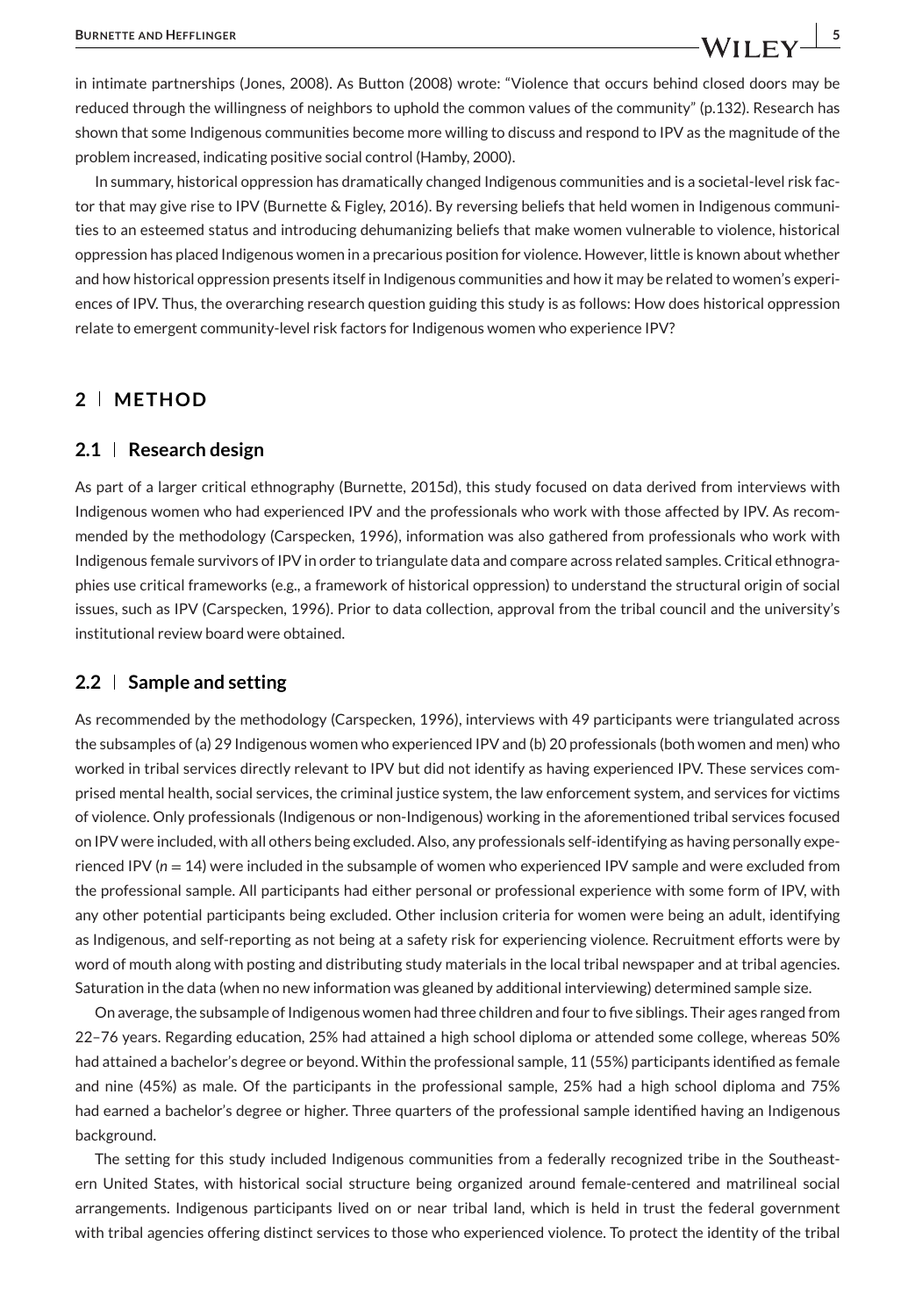communities and to follow guidelines for ethical and culturally sensitive research with Indigenous communities (Burnette, Sanders, Butcher, & Rand, 2014), no additional details of the setting are revealed.

# **2.3 Data collection**

Semistructured interview guides, developed in consultation with cultural insiders, ensured cultural sensitivity (Burnette, Sanders, Butcher, & Rand, 2014). To triangulate findings and gain multiple perspectives about community risk factors for IPV, both subsamples were asked the same questions. The relevant questions from the interview guide included: "What are some reasons for IPV occurring within the community? How does the community respond to IPV? How has history affected your community? Have the [tribal] community experienced any losses in their history? How do you think these losses affect people within the community?"

Interviews averaged between 1 and 2 hours. All participants chose the time and place of interviews, with the options being provided to them, such as homes, professional offices, and private conference rooms. One telephone interview was completed due to pragmatic concerns, and the remaining 48 interviews were conducted in person. To foster reciprocity and appreciation, Indigenous women who experienced IPV received a \$20 gift card for their participation, whereas the professionals received a \$15 gift card because interviews were held during normal work hours.

#### **2.4 Data analysis**

Data analysis followed Carspecken's (1996) methodology, and we used QSR NVivo data analysis software. The analysis process involved transcriptions being read and listened to at least three times for a comprehensive understanding of data. Low-level coding identified 812 codes. A further level of analysis was undertaken with selected text, highlighting the extent to which statements were explicit or implicit and the objective, subjective, and social norms implied by data (Carspecken, 1996).

After data for each subsample were independently and separately analyzed in the aforementioned way and themes for each subsample were organized into separate hierarchical clusters, themes were then analyzed and compared across subsamples. After themes were found to be comparable across subsamples, data were finally synthesized, with themes being organized into hierarchal clusters of approximately 60 codes and subcodes present across participants. These codes were further synthesized into the resultant themes.

#### **2.5 Standards for rigor**

Data were collected while the first author lived near the Indigenous communities for a period of 2 months. The first author debriefed daily with peer reviewers, who reviewed each step of the data collection and analysis process for fidelity. Throughout data collection, consistency checks were completed during interviews and the use of NVivo software provided an audit trail. Moreover, 25% of participants ( $n = 12$ ) were interviewed multiple times (Carspecken, 1996). Member checks, in the form of transcribed interviews being provided to over 50% of the sample and interpretations of data being discussed, were completed with all participants who could be reached. During member checks, participants had the opportunity to amend and refine interpretations, and although some participants agreed and expanded on initial findings, no such amendments were recommended. Peer reviewers along with a cultural insider reviewed all coding schemes (Carspecken, 1996). Finally, peer reviewers ensured adherence to the methodology and verified the comparison of the results to existing research in the discussion (Carspecken 1996).

#### **2.6 Reflexivity**

Following the methodology (Carspecken, 1996), the first author kept a reflexivity journal throughout data collection and analysis. This journal included the first author's explication of her preliminary values, perspectives, and subjective stances that she "brought with her" in entering into the research field. In explicating these stances on paper prior to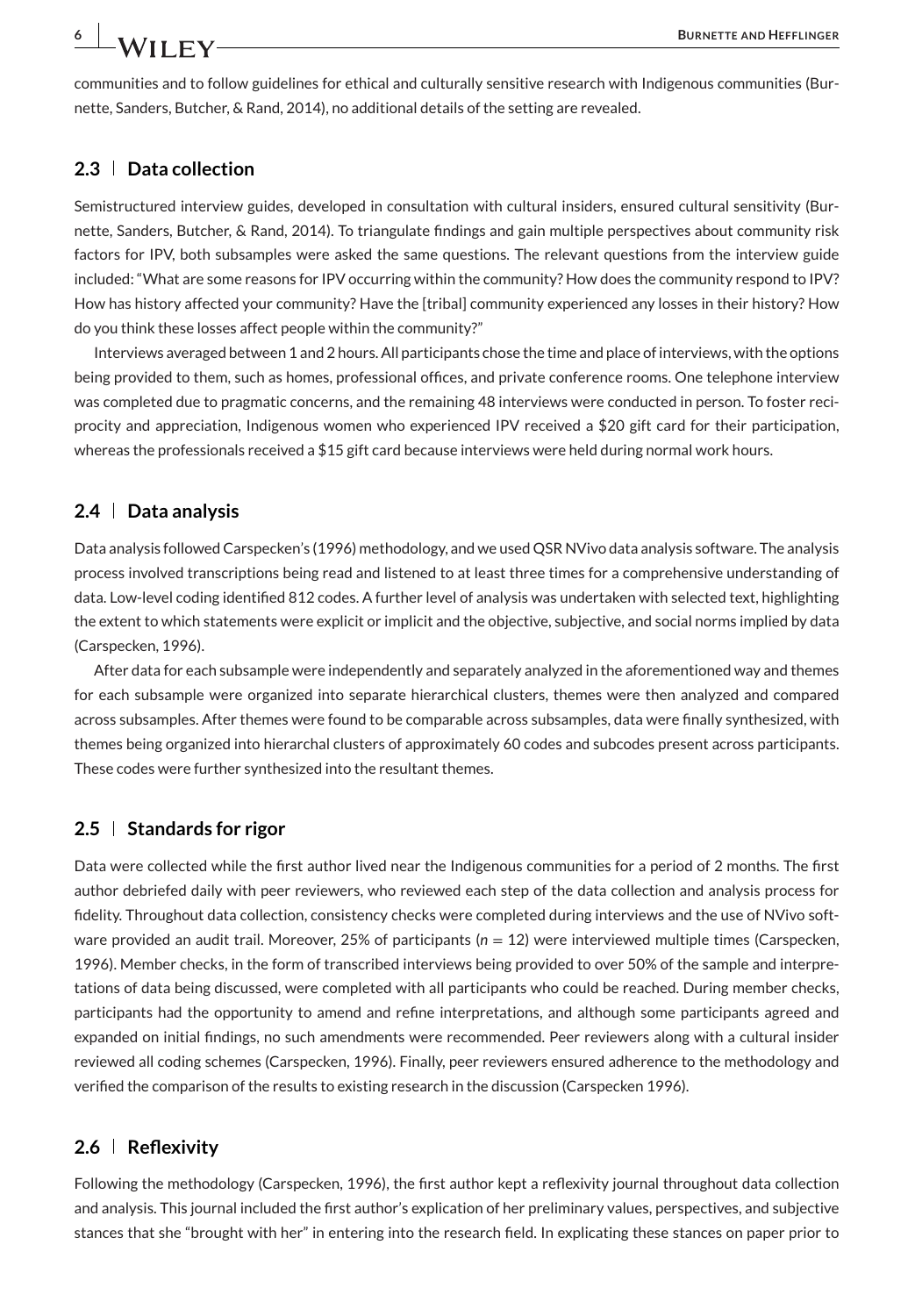entering the field, potential biases were made transparent and kept in check by the research team and peer reviewers. Moreover, the first author underwent extensive research on conducting culturally sensitive research with Indigenous communities prior to entering the field (Burnette, Sanders, Butcher, & Rand, 2014). This research provided a toolkit of strategies for ethical and culturally sensitive research and provided direction as to the first author's appropriate role as a non-Indigenous, White, female researcher.

# **3 RESULTS**

Results indicate various themes related to historical oppression, including cultural disruption, IPV internalized as a community norm, community divides, and community equity, which likely exacerbated or perpetuated IPV. The following sections describe these themes in detail. Indigenous women who experienced violence are indicated by participant number, to demonstrate themes being present across multiple participants. When themes were derived from the Indigenous professional subsample, they are thus noted.

# **3.1 Cultural disruption: exclusive patriarchal religious beliefs undermining indigenous spirituality**

All women and the majority (63%) of professionals emphasized the importance of spirituality and/or faith communities, the majority of which were Christian in this region. In contrast to the patriarchal social structure of Christianity, Indigenous peoples from this community historically followed a matrilineal social structure, with a female deity and femalecentered households. In this sample, although religion and spirituality were sources of strength for women, they were not without their complexities. Indigenous professional 11 commented on how Christian leaders could devalue Indigenous traditional beliefs:

*When I was growing up, I went to a Baptist Church.*… *With the Baptist religion it's like "this way or no way," and they really believe in that*…*. I heard a preacher talk about this one large Native American church, saying,* … *"They don't worship God or they don't worship Jesus Christ in there. They the worship devil".*… *What that is, I think, there is a lack of understanding, a lack of teaching. We [tribal members embedded in Indigenous spirituality] try to share with people, but lots of times they don't want to hear it.*

This preacher's misrepresentation of Indigenous spiritual practices could undermine community members' following the Indigenous traditional belief systems that held women as sacred. Similarly, participant 38 felt an aversion to traditional activities due to the exclusive stance of church teachings: "I would have rejected anything like the talking circle or going into a sweat lodge … primarily because of my religion, my background, 'seek God first' kind of thing." Still, participant 48 qualified how attending the Baptist church precluded her from attending Indigenous spiritual gatherings: "Well, we're Baptist so we don't ... do the Pow Wow's and like the Sweat Lodges stuff like that-we don't do that."

Sometimes the teachings of the Christian church could be used as a tool of manipulation in relationships with IPV. Participant 29 spoke about how her former partner used his involvement with the church as a tool of manipulation: "He still uses the Church, [he'd say] you're not supposed to get divorced and stuff like that. He threatened me that if he catches me with anybody, we're both going to be dead." This has implications for IPV, given that traditional Indigenous teachings held women in an esteemed status, whereas the patriarchal ideology of many churches has been found to be a risk factor for IPV (McDermott, Schwartz, & Trevathan-Minnis, 2012).

# **3.2 IPV imposed and internalized as a community norm**

Over three fourths (76%) of women and over half (53%) of professionals remarked upon a community norm of violence. Just as Freire (2000) described cultural action as either dehumanizing or liberating, it was evident that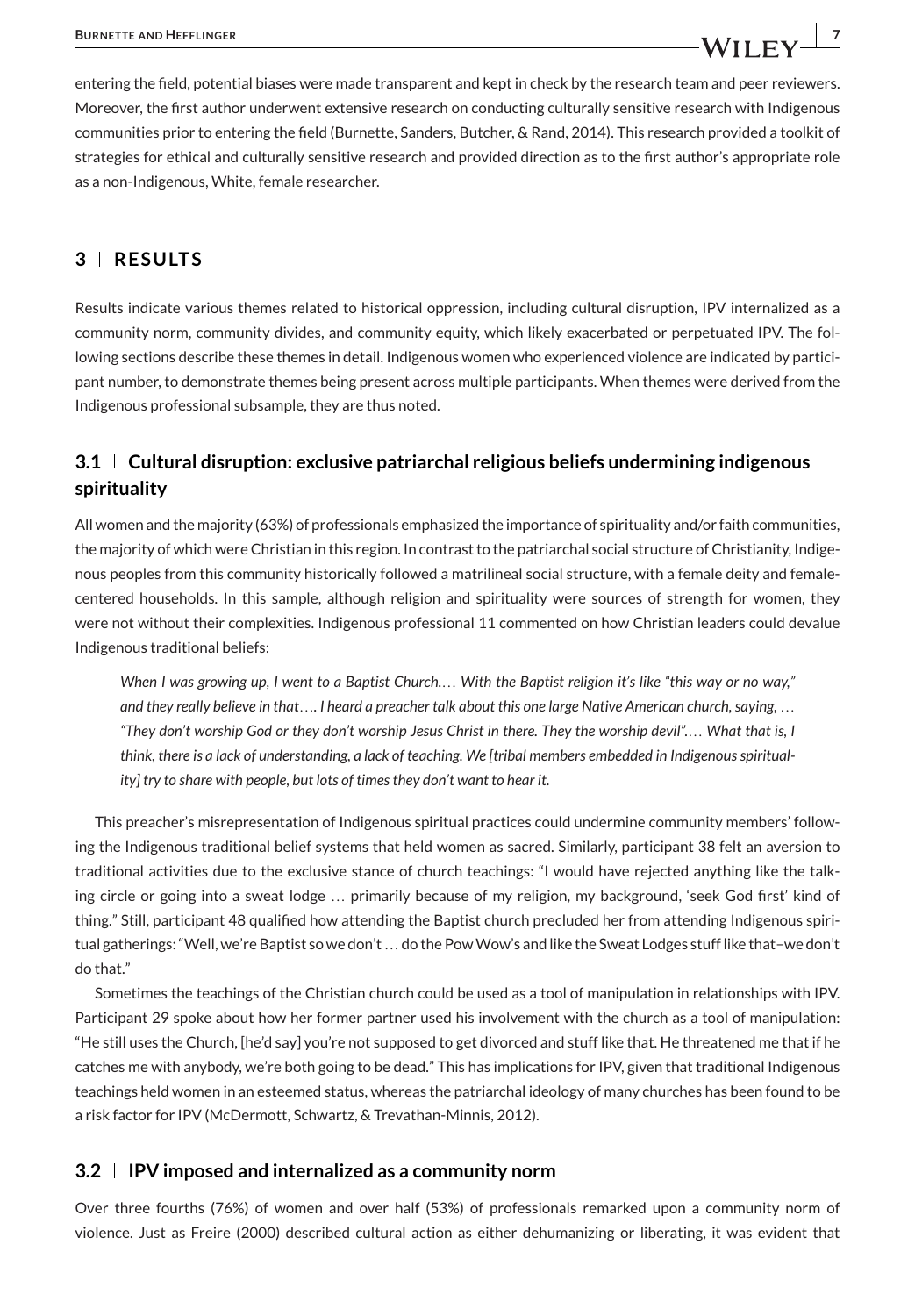community norms of violence had been imposed and then internalized, giving rise to IPV. Participant 35 felt that IPV had been internalized as a part of the Indigenous culture, to the extent that if someone tried to change it, there would be resistance: "If someone came in and said, 'Now we're going to change this domestic violence … problem', that will be seen like imposing and trying to change the culture a little bit." Similarly, participant 38 commented: "[IPV] it's really common, you know? Just if you talk to a woman, she has probably experienced it [IPV]."

Still, participant 36 elaborated on the patriarchal nature of gender norms relating to IPV: "They [community members] say a man is going home [and] taking care of business." When probed about what this meant, she explained, "It's meaning that if a man is trying to correct a woman … I guess, trying to be like the father." She added, "I was, like, 'You're not her father!'" Some participants felt that the norm of violence perpetuated its high rate. Participant 27 explained: "People aren't against it [IPV] enough. It's socially acceptable to get entirely too drunk and beat someone up." Indigenous professional 14 added:

*[IPV] is normal.*… *It really is normal that you argue* … *he beats you up, and it's over.*… *And so for me to say that's not normal, obviously it would be out of place.*… *It's hard for them [community members] to even envision anything different. The best thing that you can do is just be an example [of non-violence], because then they'll see that, okay, they don't fight; they don't beat each other up. So that* is *possible.*

Indigenous professional 18 elaborated:

*We have couples that are on again off again, on again off again, and they are using the children, you know, to play each other's emotions and things like that*…*. Not only are they hurting the spouse or the mate, they are also hurting the children and teaching the children that this is acceptable.*

Indigenous professional 19 remarked: "We see kids going through the environment—mom and dad, doing certain things and these kids learn. It's [IPV] a learned behavior. They're learning it, they're picking it up, and they think that's the norm." Similarly, Indigenous professional 6 reiterated: "The children I worked with … the kids are pretty open … and have accepted that it is [IPV] just part of life." When asked why, she explained,

*I think it just comes from the family you are raised and what went on there.*… *There is that pattern that goes on*…*. So, I just feel like people kind of think, 'Oh I can get away with it, so I will continue to keep doing it.'*

#### **3.3 Community divides**

Just as division was a tactic used throughout colonization to fragment Indigenous communities, 64% of women and 53% of professionals spoke of contemporary community fragmentation, which impaired the ability of communities to support women who experienced IPV. Fragmentation could differ by community, as participant 13 indicated: "Every community is different from each other.… [In some community(s)], you would probably find more violence … family against family type violence." Indigenous professional 17 characterized the various divisions within the community relating to age, education, and class. He explained:

*The first thing is the age divide. Roughly, if you are age of 40 and over, you considered a grown-up, you're considered an adult, your opinion matters*…*. If you are under an age of 35 and down, then you're too young. Regardless of how much education you have, regardless of how much life experience you have and regardless of how many things you gone through in your life. If you're too young then your opinion* … *will be heard, but it won't be considered and* … *it's not going to be accepted at all.*… *So, you have the young people against the elders.*… *Then next divide I've seen is, it mirrors the whole country, the middle class.*… *There is the upper class who, for somewhat reason, make six figures, and they bring their family members along with them. They are the upper class, and there is the huge middle class that basically gets forgotten* … *it feels the upper class is getting all the perks. And they feel like they are paying for the benefits of the lower class and nobody is speaking for a middle class.*… *The third divide is* … *the educated and the uneducated.*… *Whenever somebody gets a bachelor's degree, they're seen as trying to be White* … *they forgot how to be [tribal], they forgot how to be Native and* … *they don't want to be made fun of.*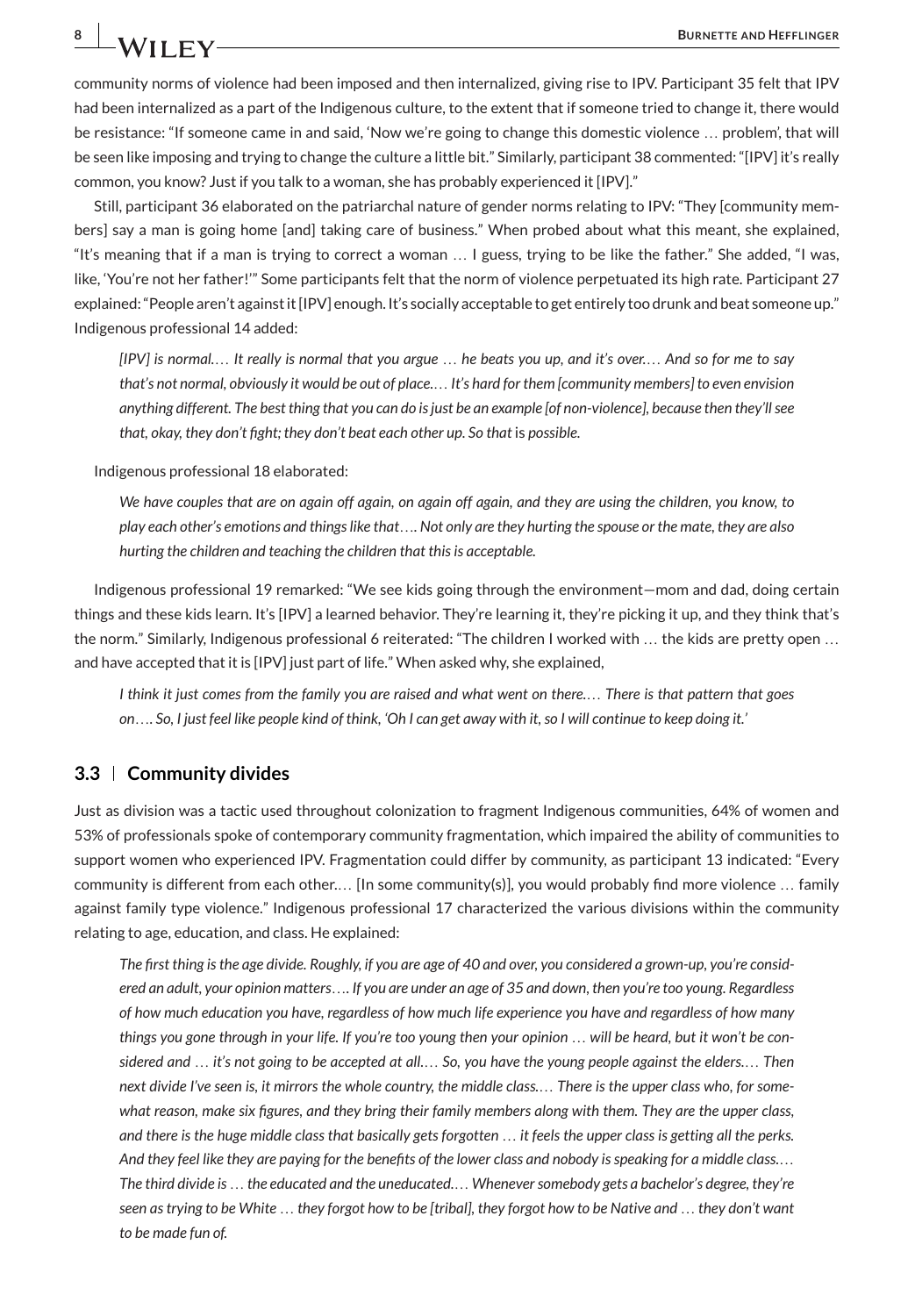Indeed, rather than supporting the success of fellow community members, many participants spoke of jealousy that could arise when community members experienced success in their life. Participant 40 explained: "The family … it's almost like there was this jealousy there … anytime one of us gets a promotion … this side of the family [makes negative] comments." She added: "It seems like when one is trying to better themselves, they [community members] want to pull them down to their level." Participant 28 similarly spoke about the internalized oppression that can cause community members to strike out at each other through suboppression, keeping fellow tribal members down:

*Here again we go back to not being taught to aspire or have goals, or for a lot of the people, if you're doing well, there is a lot of jealously and people don't want to do well because of other people have talked about them and say that they act like they're better than other people*…*. So, it's like we keep ourselves down.*

One of the components exacerbating community divides and violence could be alcohol use. Participant 47 described how alcohol use had impaired community and family cohesion:

*Alcohol is the problem and I think drug is too just coming along*…*. When they just started drinking that makes him brave enough to say things, and they started fighting*…*. It used to be close-knit family that they would love each other or care about each other*…*. That's why our family is like this. We are not close because my son, they're rather to go drinking.*

Indigenous professional 8 drew the connection of how IPV was a problem of fragmentation and division: "Now that we've gotten away from the family units … it's a community now…. We should work as a community even with domestic violence." Because community cohesion has been found to be protective against IPV, community division has immediate negative ramifications as a risk factor for IPV.

#### **3.4 Community inequity**

A pervasive pattern was the feeling by participants that things were unfair in the community, with 76% of women and 68% of professionals (73% of the total sample) mentioning this sense. Related to violence, it could lead women and professionals to feel like nothing in the community would change, and it was useless to seek help when experiencing IPV. Participant 32 lacked trust in leaders: "I feel like they are abusing their authority. I mean, that's just how I feel. So, in my opinion, you are basically on your own." Participant 37 spoke about how power could change a person: "If [leaders] say that you care about them, you want to do something for them, but I said when they [leaders] get in that big chair, when they sit in that big chair, that's it, they're not going to do nothing [*sic*]." Indigenous professional 9 remarked: "People manipulate them [community members]. Our own people sometimes."

Some participants felt that there could be conflict of interest, with politics interfering with upholding principles of behavior. Participant 40 thought: "If you're not qualified for a job, it seems like it's who they know and they can get the job." Participant 22 related how people in leadership positions may try to get abusers off with impunity for abusive behavior: "I know one [leader] … if his family gets into trouble … [the leader] say[s], 'Hey, that's my relative and we need to get him off,' then that's what they [professionals] would do." Participants highlighted how this could translate to women who had violent partners with political connections feeling helpless and hopeless to find safety from IPV.

# **4 DISCUSSION**

Participants highlighted some degree of concordance between the colonial tactics of historical oppression and the community risk factors identified by participants in the forms of cultural disruption, IPV being internalized as a community norm, community divisions, and community inequity. First, cultural disruption was apparent; abusive partners could use patriarchal beliefs espoused by some religions to justify abuse, undermining the traditional beliefs that were protective for Indigenous women. Indeed, patriarchal beliefs seemed to be prominent, particularly in relationships characterized by IPV. If IPV has roots in patriarchal role socialization into male privilege (McDermott, et al., 2012),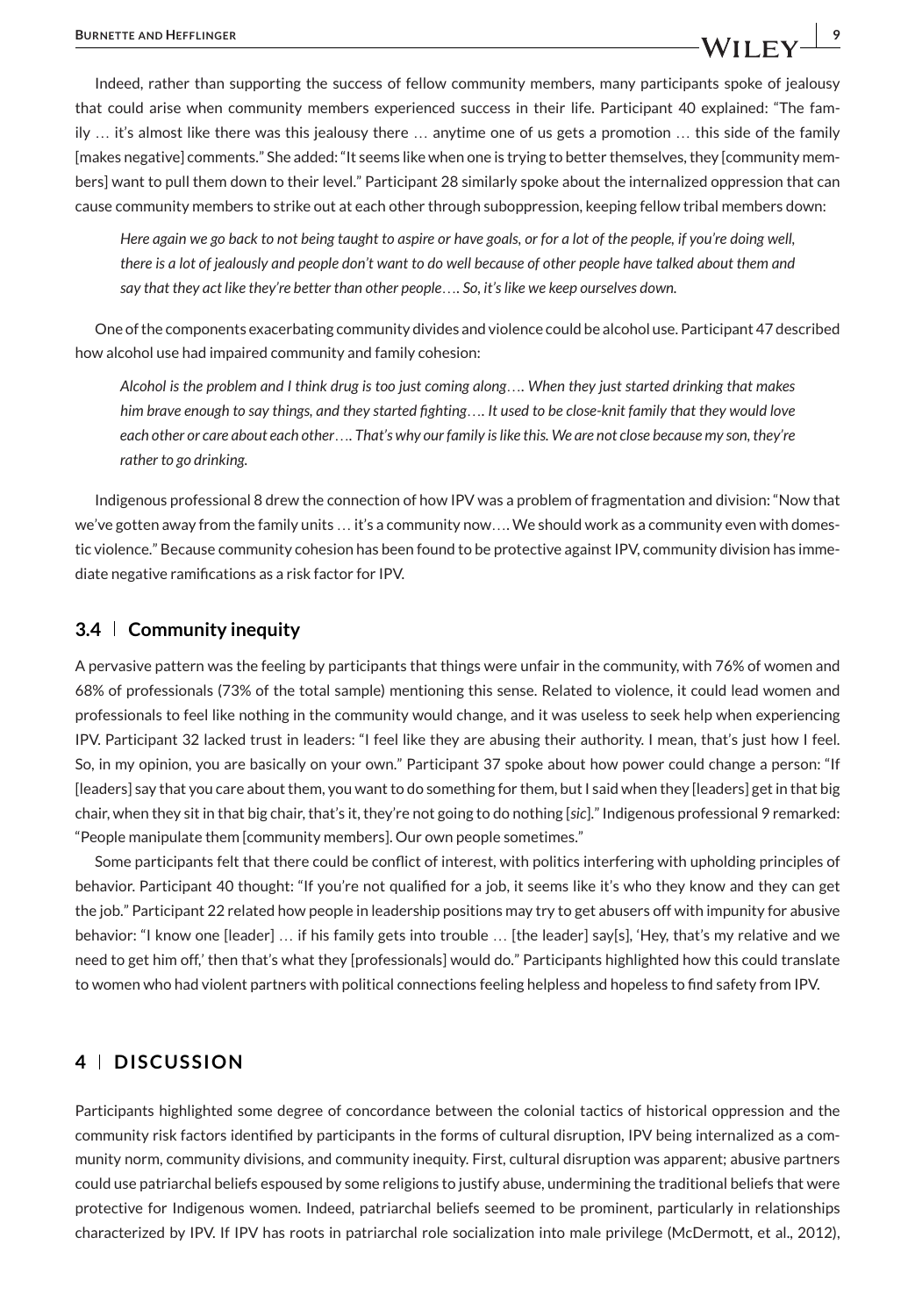Indigenous males may internalize the oppressor's patriarchal gender role ideology, which have been posed throughout historical oppression as superior belief systems (Freire, 2000). An example would be Indigenous males internalizing hegemonic, sexist, and dominant gender norms; indeed, studies of males across ethnicities have demonstrated these factors increase risk for IPV perpetration (McDermott & Lopez, 2013; Tager, Good, & Brammer, 2010).

Indeed, Indigenous males may experience masculinity in distinct ways from White men. Hurtado and Sinha (2008) compared the "ideals" of hegemonic masculinity (i.e., white, rich, and heterosexual) with those from marginalized groups (i.e., minority, poor, homosexual), explaining that minority men tend to experience strain due to never having true access to these ideals and the privilege associated with them. Males from historically oppressed groups may feel for strain from never being able to uphold the "ideals" of hegemonic masculinity, giving rise to greater incidences of aggression through horizontal violence to attempt to regain emotional control through IPV (McDermott et al., 2012). As Freire (2000) explained, "It is a rare peasant who, once "promoted" to overseer, does not become more of a tyrant towards his former comrades than the owner himself" (p. 46). Relatedly, research specific to Indigenous communities has isolated the loss of men's traditional roles, which have eroded more than women's, as being particularly impactful on levels of domestic violence (Duran, Duran, Woodis, & Woodis, 1998). Hamby (2000) postulated that the relatively greater devaluation of men's roles since colonization has led to frustration and jealousy of women, perhaps especially women who have paying jobs.

Despite IPV being relatively rare prior to colonization (Matamonasa-Bennett, 2014), many participants mentioned IPV becoming normative in this sample. This indicates that the worldview of a male's right to dominate and aggress against women (Murray, 1998) had been imposed and internalized by community members, making IPV prevalent. Internalizing a norm of IPV is an undoubted risk factor since IPV, making intervention into violent relationships less likely. This, along with learning the norm of IPV, likely gives rise to the perpetuation of IPV intergenerationally. As Ungar's (2008) work across multiple countries notes, high-risk and problem behaviors, such as IPV and other forms of violence, may become prevalent, posing community risk factors (Ungar, 2008). Indeed, research has shown that one of the single largest risk factors for experiencing IPV is living in a neighborhood with high crime rates (Button, 2008).

Just as colonial tactics have been found to be internalized in partnerships, the presence of these tactics were also evident in Indigenous communities. Research has shown that one of the most effective ways to hamper IPV is for a community to have a cohesive set of standards, and where social controls exist for the community as a whole (Button, 2008). Where social controls have disintegrated due to historical oppression in Indigenous communities, the seeds of crime, delinquency, and violence fall on fertile ground. Our participants revealed that feelings of mistrust and envy had become common within their communities. Aspects of internalized oppression were also commonly cited among our participants, as were divisions along the lines of age, education, class, and other socioeconomic factors. It is no surprise that dividing and conquering were colonial tactics, described by Freire (2000), to break up and weaken Indigenous communities.

According to participants, the remnants of these colonial tactics are still present today. Inequity was another theme that was common in our data, and this could be related to leaders emulating the oppressive tactics of colonizers to attain power, inadvertently becoming suboppressors in the process (Freire, 2000). In other words, our data indicated the continued existence of a strong relationship to the colonizing tactics noted by Freire (2000), notably conquest, cultural invasion, divide and rule, and manipulation.

# **4.1 Implications: Bolstering the strengths of indigenous communities and offsetting historical oppression**

In spite of the continued influence of these colonizing tactics, many researchers have noted that the strengths inherent to many Indigenous communities offer unique opportunities for reducing and eliminating IPV, some of which may perhaps be unique to Indigenous communities. For example, Robbins, Robbins, and Stennerson 2013 (2013) emphasize the many strengths of Indigenous families, such as spirituality which emphasizes relationships, balance, unity, respect, and bravery. Other researchers highlight the liberating cultural action of Indigenous communities, families, spiritual coping, traditional healing, and enculturation (i.e., identifying with and learning about one's Indigenous ethnic cultures;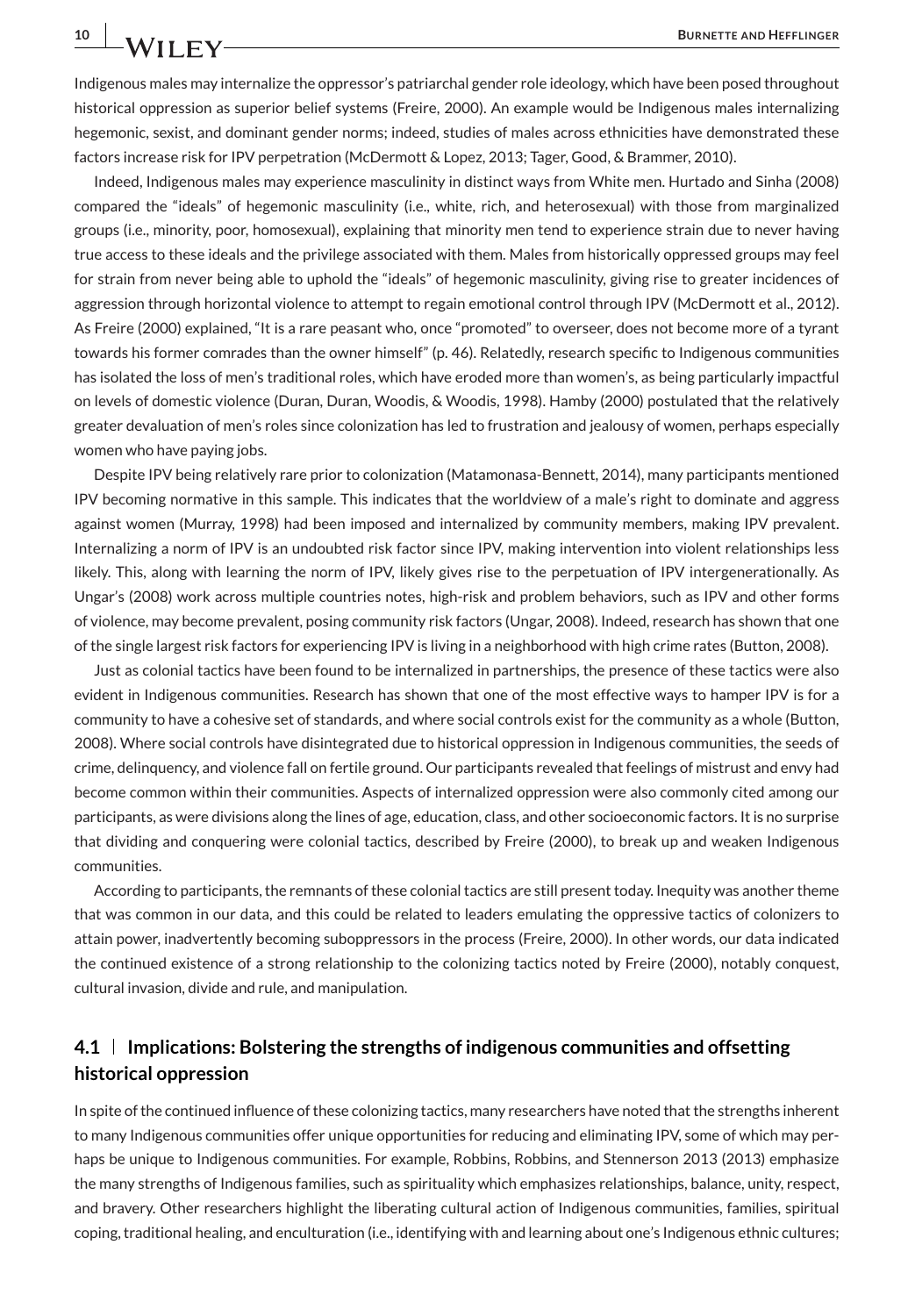Baldwin, Brown, Wayment, Nez, & Brelsford, 2011) as being protective for Indigenous women who have experienced trauma such as IPV (Walters & Simoni, 2002).

With many Indigenous communities holding traditional beliefs that honored and protected women (Matamonasa-Bennett, 2014; Weaver, 2009), enculturation may be a promising avenue toward counteracting IPV, reversing the dehumanizing gender roles that have been imposed and internalized in Indigenous communities (Weaver, 2009). Moreover, extended family celebrations can foster enculturation and increase family cohesion and unity, which can provide support for women who experience IPV (Robbins et al., 2013). Matamonasa-Bennett's (2014) research with nine Indigenous men to understand IPV indicated that the loss of traditional cultural was an underlying factor causing IPV. Likewise, these men proposed enculturation and the re-learning the values and strengths that protected women was a strategy to counteract IPV (Matamonasa-Bennett, 2014).

Despite the negative effects of patriarchal beliefs inherent in some religions, religion and spirituality can also be protective against IPV, and this should be noted. Researchers posit that involvement in a religious organization may reduce factors known to correlate with domestic violence, such as problem drinking, social isolation, and depression (Ellison, Trinitapoli, Anderson, & Johnson, 2007). Indeed, there have been studies that have shown that church attendance protects against domestic violence (Ellison & Anderson, 2001), and that this protective effect may actually be greater among members of racial and ethnic minorities (Ellison et al., 2007; Krause, 2004).

Multiple researchers have also noted the importance of (often informal) social networks of religious women who support each other in good times and bad (C. G. Ellison & Anderson, 2001; Nason-Clark, 2004). It is especially through these social networks that religion may benefit women; the effect such social support has on reducing feelings of hopelessness and isolation and increasing self-esteem and self-mastery has been well documented (NiCarthy, 1988). Thus, religion cannot be simplified as a risk or protective factor per se, but different aspects of religious involvement may have different implications on IPV. Interventions must focus on utilizing the strength of faith and faith communities while working to counteract any dehumanizing beliefs that subjugate women.

Evidence to date indicates that for many Indigenous people, spiritual practices and beliefs are not only integrated into all aspects of life (Matamonasa-Bennett, 2014), but they also report them to be protective buffers (Martin & Yurkovich, 2014). Kulis, Hodge, Ayers, Brown, and Marsiglia (2012) found that while none of the spiritual/religious measures they investigated were protective against an entire range of substance use behaviors, attitudes, and exposures, adherence to Christian beliefs and affiliation with the Native American Church were associated most strongly and consistently with lower levels of substance use. Further, they found that adherence to Indigenous beliefs was the strongest single predictor of antidrug attitudes, norms, and expectancies (Kulis et al., 2012).

# **4.2 Limitations**

This research is not without limitations. First, although the emergent risk factors may be associated with IPV, we did not directly measure this association in this qualitative inquiry. Future research can follow up on these preliminary findings to assess the extent to which these community risk factors predict outcomes related to IPV. Second, results are based on self-report from women and professionals. Because recollection of events may vary, the accuracy of these reports is unknown. Third, although this research drew connections between historical changes over time and how they may relate to IPV, we cannot go back in history and determine the prevalence of IPV prior to colonization. Thus, we rely on reports of others from that period. Fourth, because these semistructured interviews prioritized participants' perspectives, some community risk factors may not have been brought up that are still relevant, such as poverty. Finally, Indigenous communities are heterogeneous groups, and generalizations cannot be made in any qualitative inquiry. However, findings may translate to other communities, and should be considered for replication.

## **4.3 Directions for future research**

This research added to extant knowledge by examining historical oppression and considering structural causes of social problems and acknowledging the important strengths Indigenous peoples have demonstrated. Moreover,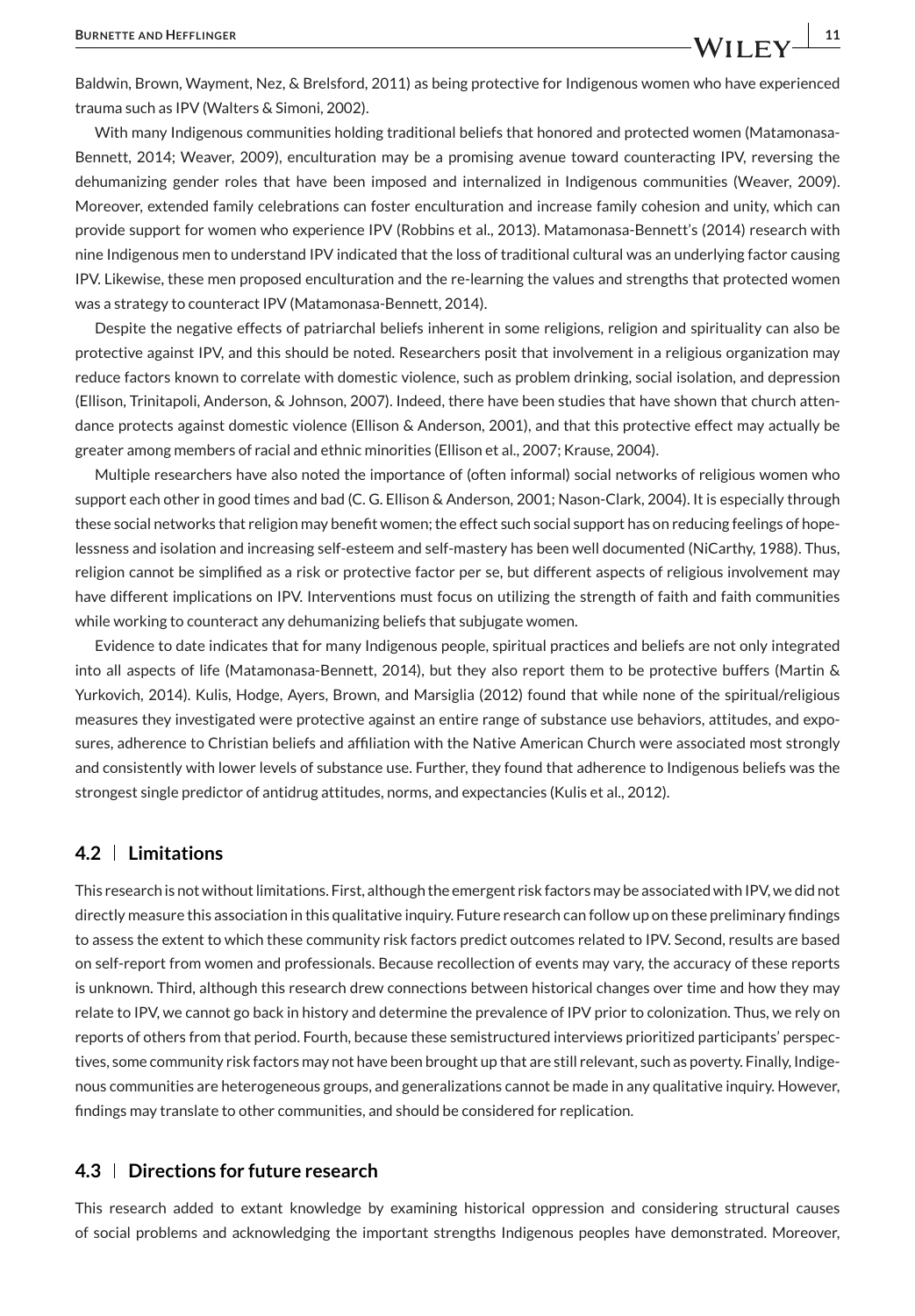internalized oppression is typically considered as an individual-level component, but this research highlights how oppression may be imposed and eventually internalized into groups and communities and the role this may play in perpetuating oppression. Moreover, if the causes of IPV and other social problems experienced by oppressed groups have historical and structural roots, then interventions and solutions must be designed with these structural determinants in mind.

### **4.4 Conclusion**

In closing, although violence against Indigenous women, and IPV more general, is framed in terms of individual and partner-level risk factors, such violence is inseparable from the context of historical oppression from which it arises. Given a reversal of gender roles and gender dynamics throughout colonization (i.e., from a matriarchy to a patriarchy), the context of historical oppression must be considered as a structural risk factor that may give rise to and perpetuate violence. In this study, aspects of historical oppression, namely cultural disruption, the imposition of violent relational dynamics, community fragmentation, and perceived community inequity have created a context where IPV not only occurs, but may be exacerbated and perpetuated. When IPV occurs, these risk factors may make it more difficult to recover and transcend violent experiences. Results highlight the importance of examining IPV in conjunction with their structural causes and addressing the negative remnants of colonization and historical oppression. In this way IPV is inseparable from the context from which it arises; indeed community approaches to ending IPV are implicated in conjunction with more individual and family-focused services. Likewise, they implicitly indicate pathways towards liberation and transcendence from oppression, which are largely the opposite end of the continuum of historical oppression risk factors. These may include enhancing cultural cohesion, especially egalitarian and non-violent gender norms, promoting healthy relationships, increasing community cohesion, and bolstering community equity. Holistic and ecosystemic approaches to IPV—addressing community, family, partner, and individual needs—are recommended (Burnette & Figley, 2016).

#### **REFERENCES**

- Baldwin, J. A., Brown, B. G., Wayment, H. A., Nez, R. A., & Brelsford, K. M. (2011). Culture and context: Buffering the relationship between stressful life events and risky behaviors in American Indian youth. *Substance Use & Misuse*, *46*(11), 1380–1394.
- Bassuk, E., Dawson, R., & Huntington, N. (2006). Intimate partner violence in extremely poor women: Longitudinal patterns and risk markers. *Journal of Family Violence*, *21*(6), 387–399. doi:10.1007/s10896-006-9035-1
- Beaman-Hall, L., & Nason-Clark, N. (1997). Translating spiritual commitment into service: The response of evangelical women to wife abuse. *Canadian Woman Studies*, *17*(1), 58.
- Brave Heart, M. Y. H., & DeBruyn, L. M. (1998). The American Indian holocaust: Healing historical unresolved grief. *American Indian and Alaska Native Mental Health Research*, *8*(2), 60–82.
- Breiding, M. J., Smith, S. G., Basile, K. C., Walters, M. L., Chen, J., & Merrick, M. T. (2014). Prevalence and characteristics of sexual violence, stalking, and intimate partner violence victimization–national intimate partner and sexual violence survey, United States, 2011. *Morbidity and Mortality Weekly Report. Surveillance Summaries (Washington, DC: 2002), 63 Suppl 8*, 1-18. doi:ss6308a1 [pii]
- Bubar, R., & Thurman, P. J. (2004). Violence against Native women. *Social Justice*, *31*(4), 70–86.
- Bureau of Indian Affairs. (2016). What we do services overview. Retrieved from http://www.bia.gov/index.htm
- Burnette, C. E. & Figley, C. R. (2016). Historical Oppression, resilience, and Transcendence: Can a holistic framework help explain violence experienced by Indigenous peoples'? *Social Work* (Advance online publication). doi: 10.1093/sw/sww065
- Burnette, C. E. (2015a). Historical oppression and intimate partner violence experienced by Indigenous women in the U.S.: Understanding connections. *Social Services Review*, *89* (3), 531–563. doi: http://www.jstor.org/stable/10.1086/683336.
- Burnette, C. E. (2015b). Disentangling indigenous women's experiences with intimate partner violence in the United States. *Critical Social work*, *16*(1), 1–20. Retrieved from http://www1.uwindsor.ca/criticalsocialwork/ DisentanglingIndigenousWomenExperiences
- Burnette, C. E. (2015c). Indigenous women's resilience and resistance to historical oppression: A case example from the United States. *Affilia*, *30*(2), 235–243. doi: 0886109914555215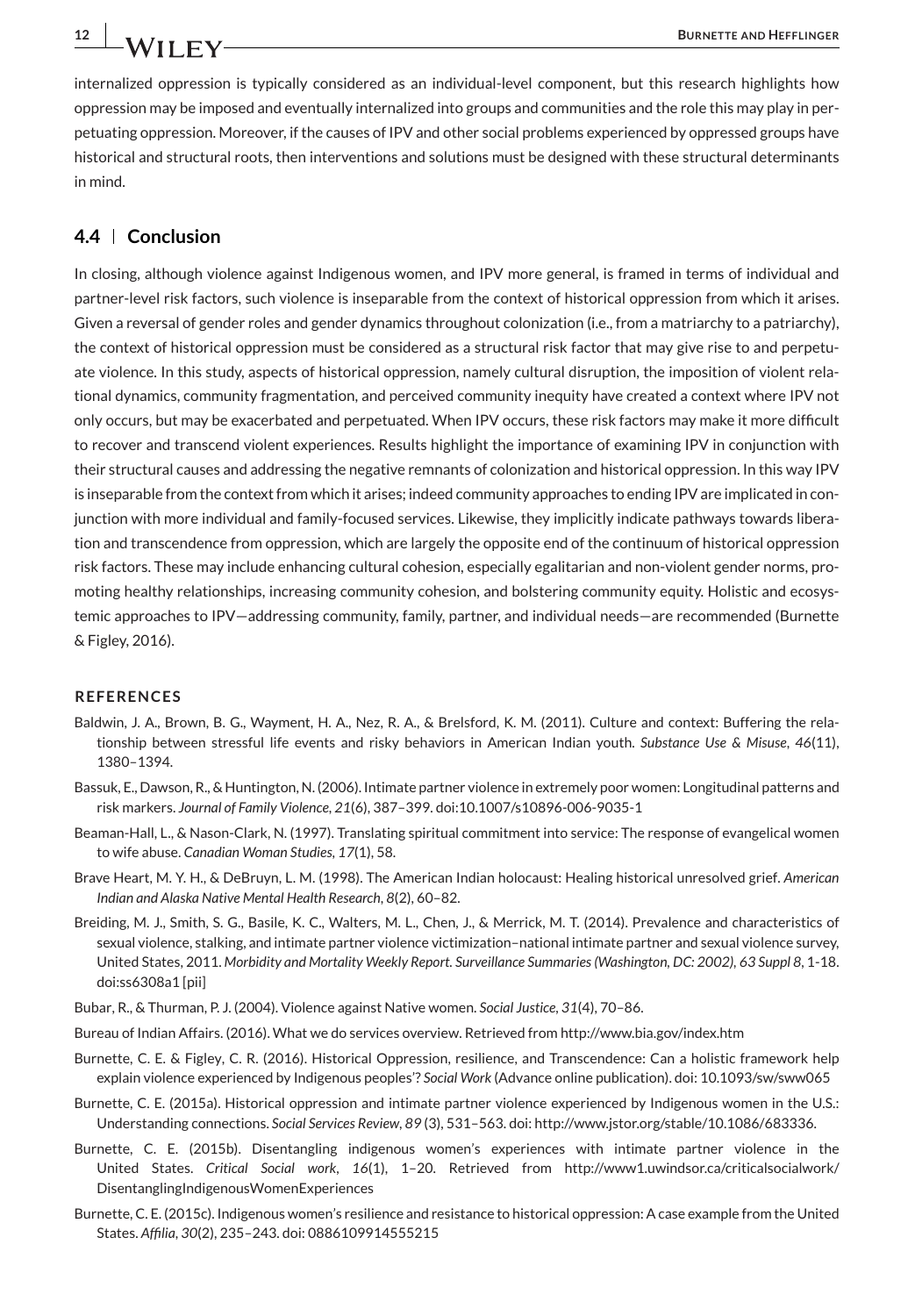- Burnette, C. E. (2015d). From the ground up: Indigenous women's after violence experiences with the formal service system in the United States. *British Journal of Social Work*, *45*(5), 1526–1545. doi: 10.1093/bjsw/bcu013
- Burnette, C. E., Sanders, S., Butcher, H. K., & Rand, J. T. (2014). A toolkit for ethical and culturally sensitive research: An application with indigenous communities. *Ethics and Social Welfare*, *8*(4), 364–382. doi: 10.1080/17496535.2014.885987
- Button, D. (2008). Social disadvantage and family violence: Neighborhood effects on attitudes about intimate partner violence and corporal punishment. *American Journal of Criminal Justice*, *33*(1), 130–147. doi:10.1007/s12103-008-9033-3
- Carspecken, P. (1996). *Critical ethnography in educational research, a theoretical and practical guide*. New York: Routledge.
- Centers for Disease Control and Prevention. (2013). Intimate partner violence: Definitions. Retrieved from http://www. cdc.gov/violenceprevention/intimatepartnerviolence/definitions.html
- Cunradi, C. B., Caetano, R., & Schafer, J. (2002). Religious affiliation, denominational homogamy, and intimate partner violence among U.S. couples. *Journal for the Scientific Study of Religion*, *41*(1), 139–151. doi:10.1111/1468-5906.00106
- Davis, R., Cook, D., & Cohen, L. (2005). A community resilience approach to reducing ethnic and racial disparities in health. *American Journal of Public Health*, *95*(12), 2168–2173. doi:10.2105/AJPH.2004.050146
- Ellison, C. G., & Anderson, K. L. (2001). Religious involvement and domestic violence among U.S. couples. *Journal for the Scientific Study of Religion*, *40*(2), 269–286. doi:10.1111/0021-8294.00055
- Ellison, C., Trinitapoli, J., Anderson, K., & Johnson, B. (2007). Race/ethnicity, religious involvement, and domestic violence. *Violence Against Women*, *13*(11), 1094–1112. doi:10.1177/1077801207308259
- Few, A. L., & Rosen, K. H. (2005). Victims of chronic dating violence: How women's vulnerabilities link to their decisions to stay. *Family Relations*, *54*(2), 265–279.
- Freire, P. (2008). *Pedagogy of the oppressed* (30th anniversary ed.). New York: Continuum.
- Garrett, M., Parrish, M., Williams, C., Grayshield, L., Torres Rivera, E., & Maynard, E. (2014). Invited commentary: Fostering resilience among Native American youth through therapeutic intervention. *Journal of Youth and Adolescence*, *43*(3), 470–490. doi:10.1007/s10964-013-0020-8
- Greenfield, E. A., & Marks, N. F. (2010). Sense of community as a protective factor against long-term psychological effects of childhood violence. *Social Service Review*, *84*(1), 129–147.
- Hamby, S. (2000). The importance of community in a feminist analysis of domestic violence among American Indians. *American Journal of Community Psychology*, *28*(5), 649–669. doi:10.1023/A:1005145720371
- Horton, A., & Williamson, J. (1988) (Eds.), *Abuse and religion: When praying isn't enough*. New York: DC Health and Company.
- Jervis, L. (2009). Disillusionment, faith, and cultural traumatization on a northern plains reservation. *Traumatology*, *15*(1), 11–22. doi:10.1177/1534765608321069
- Jones, L. (2008). The distinctive characteristics and needs of domestic violence victims in a Native American community. *Journal of Family Violence*, *23*(2), 113–118. doi:10.1007/s10896-007-9132-9
- Knickmeyer, N., Levitt, H., Horne, S., & Bayer, G. (2004). Responding to mixed messages and double binds: Religious oriented coping strategies of Christian battered women. *Journal of Religion & Abuse*, *5*(2), 29–53. doi:10.1300/J154v05n02\_03
- Krause, N. (2004). Common facets of religion, unique facets of religion, and life satisfaction among older African Americans. *The Journals of Gerontology, Series B, Psychological Sciences and Social Sciences*, *59*(2), S109–S117.
- Kulis, S., Hodge, D. R., Ayers, S. L., Brown, E. F., & Marsiglia, F. F. (2012). Spirituality and religion: Intertwined protective factors for substance use among urban American Indian youth. *The American Journal of Drug and Alcohol Abuse*, *38*(5), 444–449.
- Levitt, H., Swanger, R., & Butler, J. (2008). Male perpetrators' perspectives on intimate partner violence, religion, and masculinity. *Sex Roles*, *58*(5), 435–448. doi:10.1007/s11199-007-9349-3
- Martin, D., & Yurkovich, E. (2014). "Close-knit" defines a healthy Native American Indian family. *Journal of Family Nursing*, *20*(1), 51–72. doi:10.1177/1074840713508604
- Masten, A. S., & Monn, A. R. (2015). Child and family resilience: A call for integrated science, practice, and professional training. *Family Relations*, *64*(1), 5–21.
- Matamonasa-Bennett, A. (2014). "A disease of the outside people": Native American men's perceptions of intimate partner violence. *Psychology of Women Quarterly*, *39*(1), 20. doi:10.1177/0361684314543783
- McDermott, R. C., & Lopez, F. G. (2013). College men's intimate partner violence attitudes: Contributions of adult attachment and gender role stress. *Journal of Counseling Psychology*, *60*(1), 127.
- McDermott, R. C., Schwartz, J. P., & Trevathan-Minnis, M. (2012). Predicting men's anger management: Relationships with gender role journey and entitlement. *Psychology of Men & Masculinity*, *13*(1), 49.
- Nason-Clark, N. (2004). When terror strikes at home: The interface between religion and domestic violence. *Journal for the Scientific Study of Religion*, *43*(3), 303–310. doi:10.1111/j.1468-5906.2004.00236.x